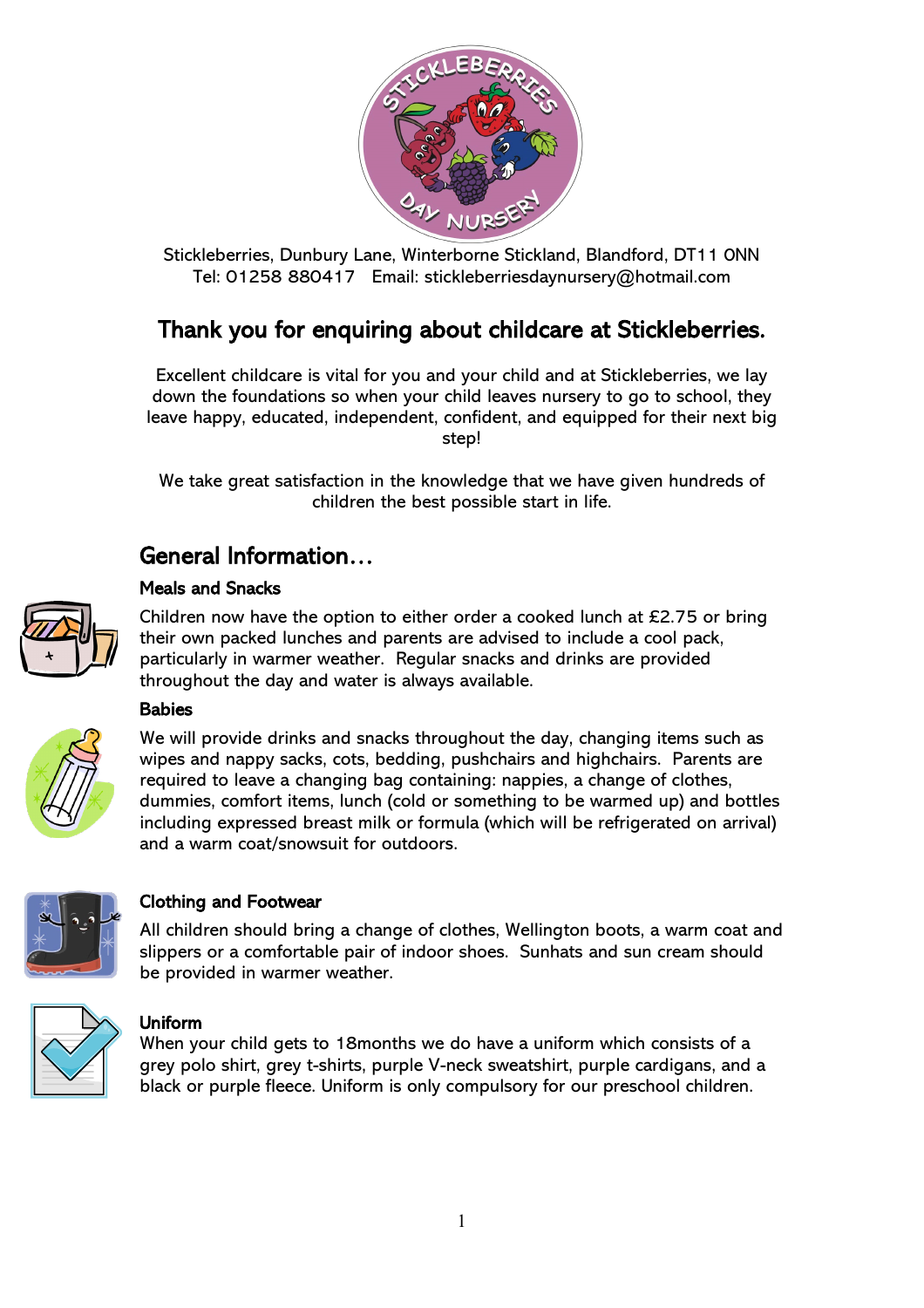

### Pick-Ups and Drop offs

a service where we pick up or drop off Stickleberries children to/from local villages.

# Behaviour

We aim to provide a stimulating environment in which children develop selfdiscipline and self-esteem. We believe in working towards managing behaviour rather than the discipline of a child. Full details or a copy of our behaviour policy is available on request.

### **Admissions**



Places will be allocated each half term and holiday period, usually on a first come first served basis. However, priority will be given to: a) Children who attend Stickleberries regularly

- b) Siblings of children already attending
- c) Children who attend local/rural schools

### Registration and Booking



All children must be registered with Stickleberries before attending. Registration, Medical and Consent Forms are provided and should be completed and returned to Stickleberries before your child starts with us. Booking forms are provided every 8 weeks. Please ensure you complete and return these promptly as we use them to allocate places and therefore secure the sessions you require. Please inform Stickleberries immediately if contact or medical information changes. To cancel your contract with us, please put this in writing a month before leaving. Should you leave without providing one months' notice, a charge will be applied for any remaining sessions and/or a fee for one month's usual spend.

### Fees

Fees for each 8-week block will be calculated and divided in half to pay at the end of the 4th and 8th week. Additional sessions from the previous 8 weeks will be added to the 1st payment of the following 8 weeks. We regret that we are unable to refund fees paid for any sessions not attended, including cancelled sessions, we also do not swap sessions. Payment not received by its due date will be charged at a daily rate of £5.00 unless arrangements have been discussed with either managers.

Booking forms submitted after the stipulated deadline, will incur a £10 admin charge, along with any changes made due to errors made on your booking form after submission. We will always give ample notice and frequent reminders to submit your booking form on time.

We charge a small daily fee of 75p per child (including funded children) which contributes to the costs of healthy snacks and resources for the nursery.

### **Collections**

Children will only be allowed to leave the premises with those persons named on the registration form unless prior consent is given, where we ask for a password to be given on collection.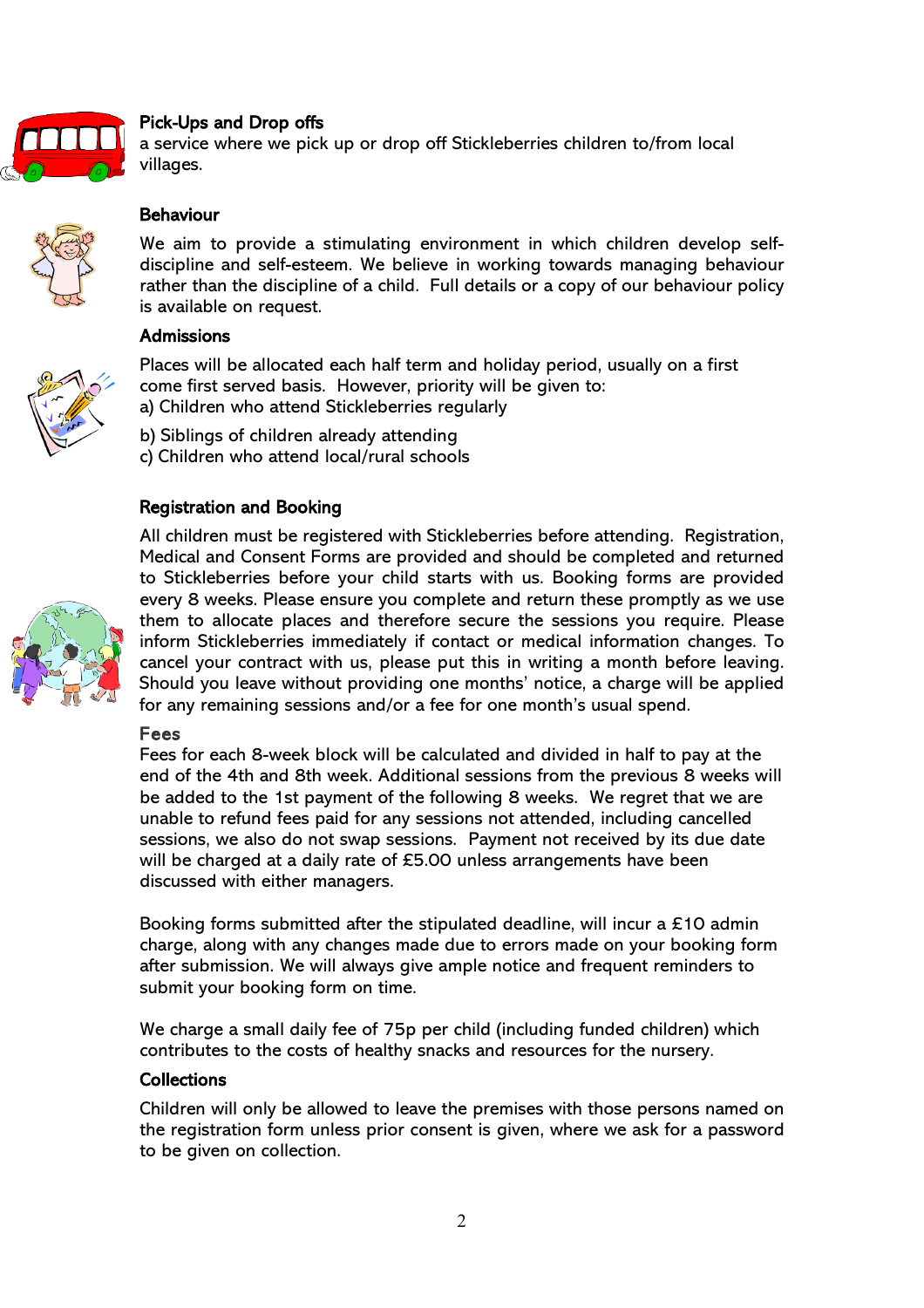### Equal Opportunities

All children are treated with equal concern regardless of their religious persuasion, racial origin, cultural or linguistic backgrounds, sex and ability. A detailed policy is available on request.

### Safeguarding Children

All staff at Stickleberries have been vetted in accordance with OFSTED guidelines. Volunteers will not be used unless they have DBS clearance. Staff are trained to recognise the symptoms of possible neglect and abuse. The child's welfare is always our primary concern. A copy of our full policy is available on request.

### Special Needs

Stickleberries aims to operate in accordance with the D of E Code of Practice on the identification and assessment of Special Educational Needs and welcomes children with special needs. A consultation with parents and any professional body will be arranged to ensure that we are able to meet the child's individual needs.

### Parental Involvement

We actively encourage parents to provide any comments or suggestions that may help us to improve our provision or service. We will share information with parents about their children on a regular basis. Observations and photographs are taken of the children as evidence of learning and progression. This information is available to parents at any time.

### Health and Safety, Illness, Accidents and Medication

Children should not attend Stickleberries if they are unwell. Should your child become ill whilst at Stickleberries the parents or carers will be contacted as soon as possible and required to collect their child.

Should a child fall seriously ill or suffer an accident whilst at Stickleberries, every effort will be made to contact the parents and the child's doctor. However, if contact is not possible, we reserve the right to take whatever action we deem necessary. Any accidents that occur to a child are recorded in the accident book and the parents sign and get given a duplicate. All our full-time staff hold valid first aid certificates or will be undertaking the relevant training.



If a child requires medication (prescription or otherwise) to be administered by Stickleberries staff, a form will need to be completed and signed by the parent or carer.

Stickleberries strive to provide a safe and secure environment for your child. Risk Assessments have been carried out in every area (inside and outside the building) and checks are made on a regular basis to minimise potential hazards. A copy of our full policies on all the above is available on request.

### Complaints Procedure

We hope that you will feel part of a team and that you will tell us if we fail in any way to meet our aims and objectives. If you are uneasy about any aspect of Stickleberries, please feel free to talk over your worries and anxieties with ourselves Sandra and Portia or the room supervisors. We hope to give a warm welcome to all children, their families and friends. We believe that everyone in the group is entitled to courtesy and respect. Full details of our policy are available on request.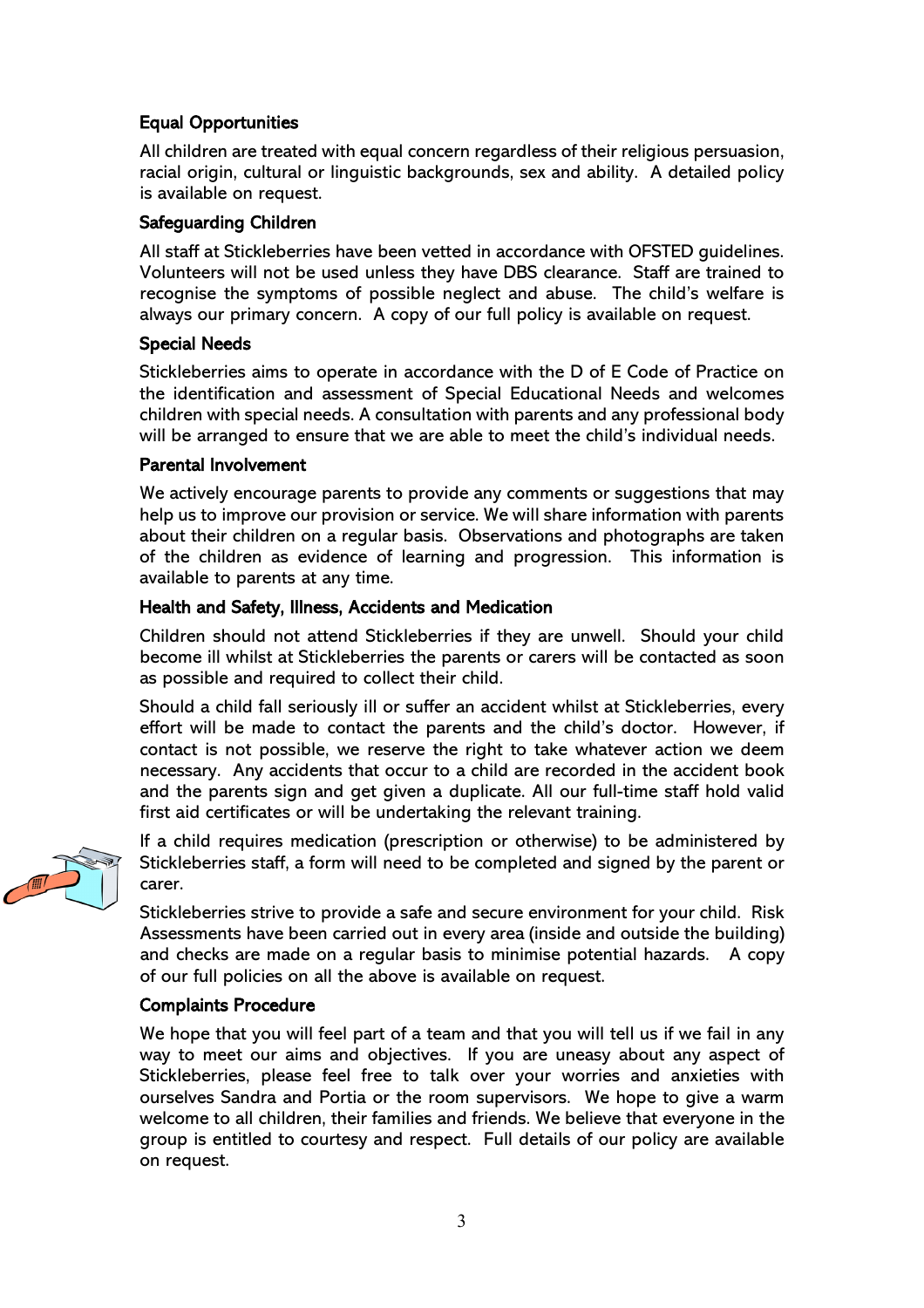### Key worker system

Your child will be allocated a 'key person' to help them settle into Stickleberries. This 'key person' will build a special relationship with your child and help to meet their needs whilst they are in our care. They will offer security, reassurance and continuity (they will often be the one to feed, change and soothe your child) and are in the best position to understand individual needs. The 'key person' will be someone for you to share information with about your child's time with us and assist in your child's transition as they move up through the age groups.

Once your child reaches the appropriate age they will make a seamless transition into early year's development and pre-school education. This continuity of care will allow your child to build relationships with adults they can trust and feel comfortable with and form ongoing friendships and bonds with other children.

## Education

Here at Stickleberries, education is paramount. How each child learns is surprisingly different.

At Stickleberries your child can explore the delights of being a child whilst discovering that learning for life is fun and fascinating.

Our aim at Stickleberries is to provide an ideal environment for your child to grow and develop in an atmosphere of warmth, security and care. In this safe environment your child will flourish and will be encouraged to learn through play and given every opportunity to reach their full potential at their own pace.

Weekly planning ensures we meet the individual development needs of each child and closely follow the government guidelines for the Early Years Foundation Stage. We have designed our curriculum to focus on both early years' educational needs and individual learning styles.

We understand the importance of a healthy balance between adult led activities and child-initiated play. Our playrooms layouts encourages children to indulge in a range of self-directed or group activities and we organise our education around the seven areas of the Early Years Foundation Stage curriculum. These areas are:

### Prime Areas

Children begin to develop quickly in response to relationships and experiences and run through and support learning in all other areas. The Prime Areas continue to be fundamental throughout the EYFS. The three Prime Areas are:

- Personal Social and Emotional Development
- Communication and Language
- Physical Development

### Specific Areas

Include essential skills and knowledge. They grow out of the prime areas and provide important contexts for learning. The four Specific Areas are:

- **Literacy**
- **Mathematics**
- Understanding the World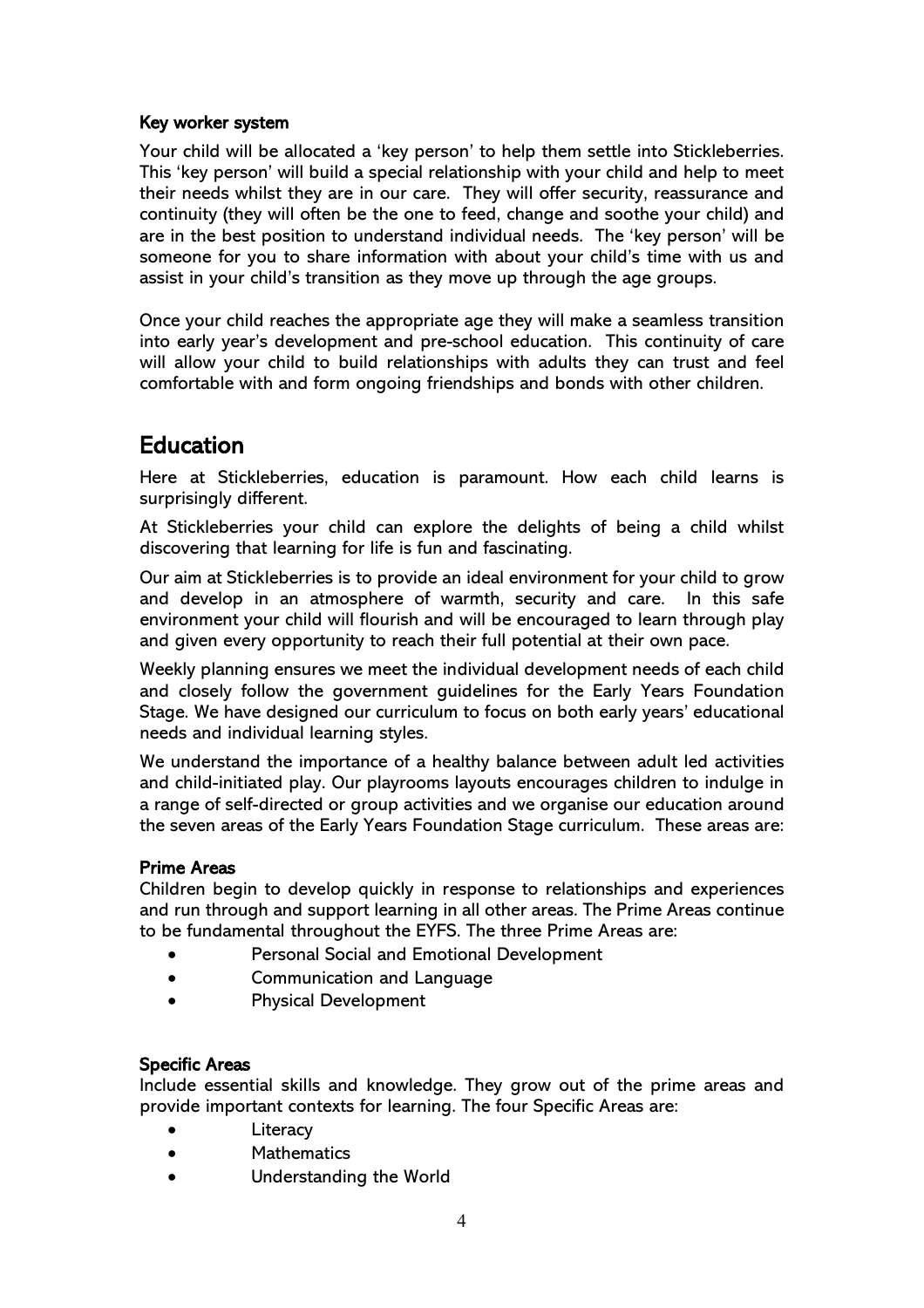**Expressive Arts and Design** 

### What is the Early Years Foundation Stage and how will it benefit my child?

Here is a short explanation to help you understand and hopefully see why Capers follow the Early Year Foundation Stage. The framework was set up by the government and was collaborated on by many leading professionals in the childcare field. The framework takes as its focus the 'child' and steers away from specific subjects and areas of experience and the more formal distinct curriculum headings. Instead, it focuses on *your* child and the four aspects that celebrate the skill and competence of young children. These four aspects are:

- $\checkmark$  A unique child
- $\checkmark$  Positive relationships
- $\checkmark$  Enabling environments
- $\checkmark$  Learning and development



### **Blueberries**

The Blueberry room has a large play area, changing area, messy play area and a separate sleep room so we can accommodate the varied routines of different children. We also have access to a small courtyard that we share with Raspberries, as well as the larger playground to really stretch our legs and explore. Our objective is to provide the highest standard of baby care with a focus on individual interaction and stimulation.

In the Blueberry room we use lots of holistic, sensory and messy play. We do lots of singing, stories and sounds to encourage babbling and talking, providing stimulation through ICT toys, soft toys and rattles to encourage movement such as rolling.



### **Raspberries**

Children are moved from the Blueberry room to the Raspberry room at around 18months. When you are little, every day is a learning experience and at Stickleberries we make those experiences magical, memorable and fun! In the Raspberries we will help your child with toilet training and extend the holistic play by introducing new topics, targets and media. At the ages of 2-3, developing your child's communication is vital and we do

this through introducing imaginative role play, storytelling, flash cards, singing, music time and encouraging new words and experiences.



**Strawberries**<br>In the Strawberry room we really concentrate on getting your child ready for school and reaching to the best of their abilities.

We have topic-based themes to teach your child about new experiences whilst incorporating each child's individual needs and interests.

Children are encouraged to use their imaginative skills to learn. We introduce letters and sounds, numbers and shapes as well as teaching basic writing skills, independence i.e. getting ready for Physical education to prepare them for the next big step to school.

At the end of their preschool education we hold a graduation ceremony where your child receives a graduation certificate and his or her learning journey, which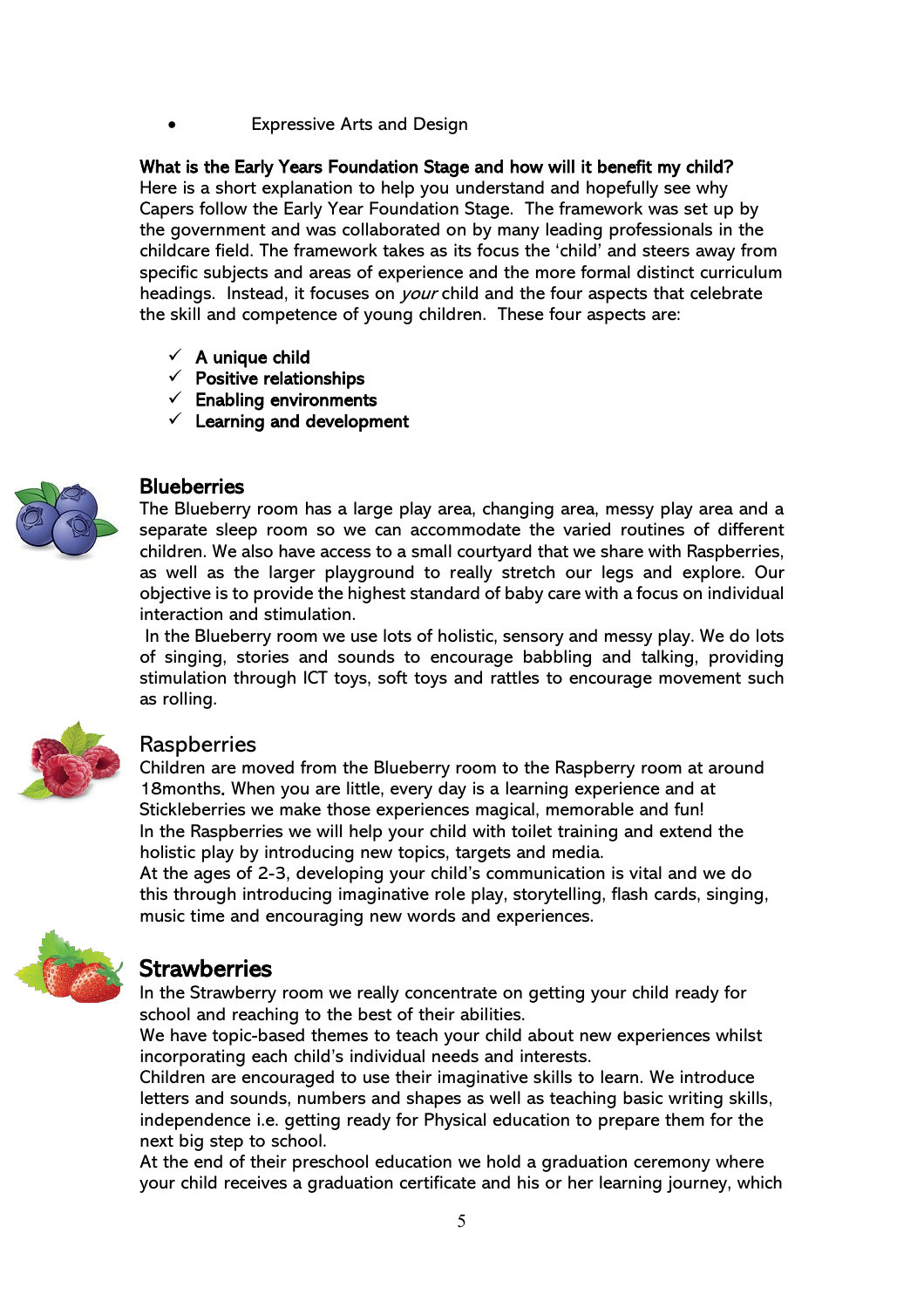celebrates all the amazing things they have achieved from the day they started Stickleberries to their graduation day.

### Free Early Learning and childcare places for 2, 3 and 4 year old's

Dorset County Council provides free early learning and childcare places for all three and four year old's children within Dorset. This funding begins the term following your child's third birthday.

Dorset county council have now introduced free spaces for 2 year old providing they meet certain criteria. Please ask for more information.

### What do I have to do?

You will need to fill out a Parent Declaration form at the beginning of each new term. This allows us at Stickleberries to claim the funding for your free place. If your child attends two settings, the funding will be split between the settings. You must ensure that you include all the settings your child attends on your Parent Declaration Form.

| If your child is born between: | They are eligible for a free place from:                                 |
|--------------------------------|--------------------------------------------------------------------------|
| 1 April and 31 August          | 1 September following their third birthday<br>until statutory school age |
| 1 September and 31 December    | 1 January following their third birthday until<br>statutory school age   |
| 1 January and 31 March         | 1 April following their third birthday until<br>statutory school age     |

### When can my child have a free place?

This will continue until your child starts full-time education.

### How can I find out more?

Stickleberries is registered to receive nursery education funding under Dorset's Early Years Development and Childcare Plan. Stickleberries will claim this on your behalf.

More information is available at

|           | Dorset Family Information Services (FIS) | 01305 224800 |
|-----------|------------------------------------------|--------------|
| Web site: | www.dorsetforyou.com/fis                 |              |
| Email:    | familyinfor@dorsetcc.gov.uk              |              |